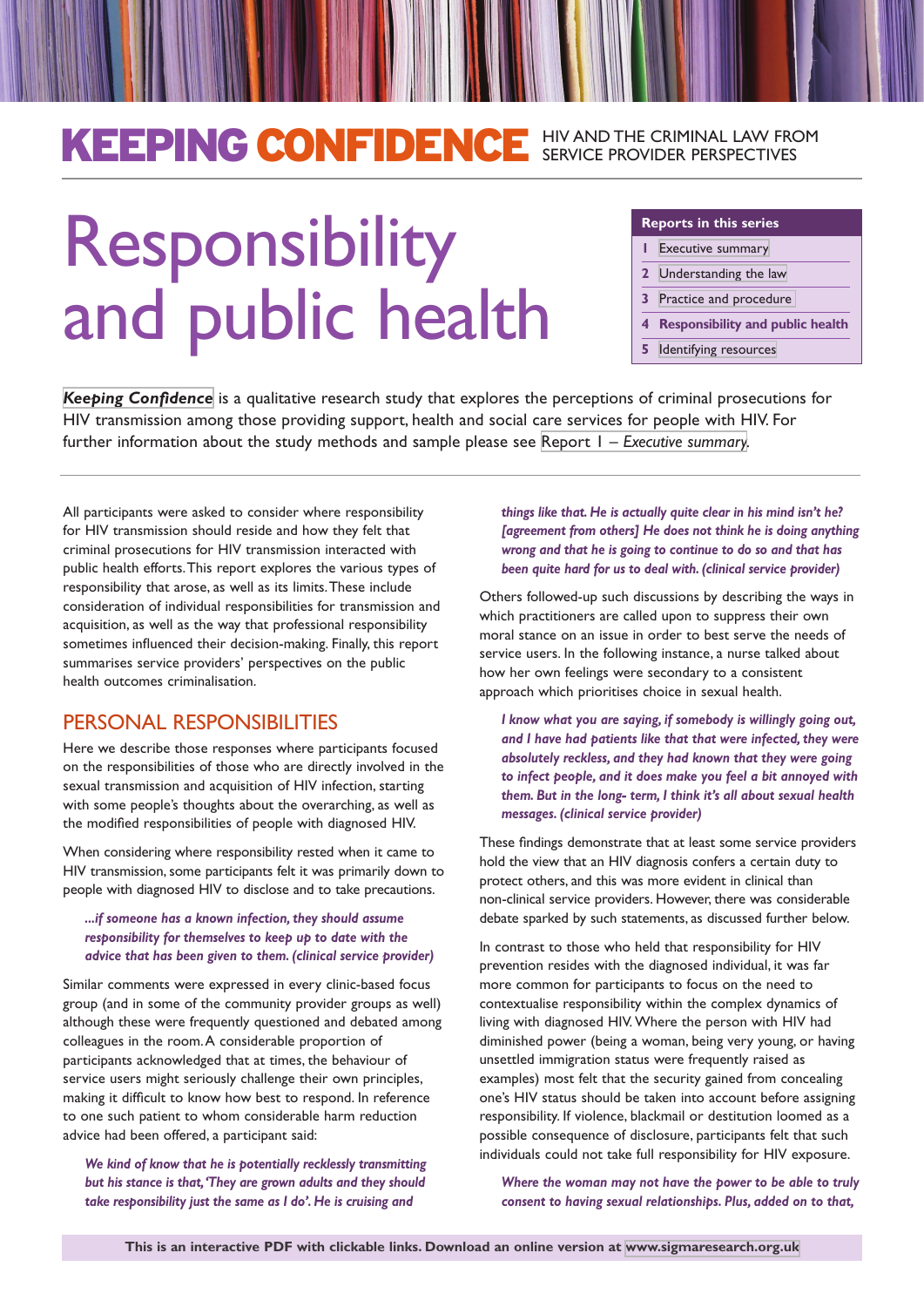*she definitely doesn't have the power to be able to disclose. But she also, because of immigration and things like that, may not have the power to leave at that moment. So, I mean that is where recklessness becomes really...I mean, is it reckless behaviour if it is potentially lifesaving for her? (community service provider)*

It is worth noting that such views were just as commonly expressed by those providing clinical services as non-clinical services in the community. Many felt that the stigma associated with HIV infection reinforced existing inequalities, and was a considerable barrier to disclosure, given that it sometimes resulted in social isolation, violence or harassment for those who were already socially vulnerable.

Smaller numbers of participants also mentioned that there are a range of settings and sub-cultural contexts where there can be considerable pressure to have unprotected sex, and refusing to do so could raise questions about trustworthiness. They felt that some people with HIV can struggle to negotiate such pressures, particularly where sexual negotiation skills are lacking. Others mentioned intervening factors such as brain impairment or the use of drugs and alcohol leading up to a sexual encounter as factors that hamper precautionary behaviours.

In contrast, a few participants talked about the fact that responsible precaution is practiced by many people with HIV through more than just condom use and disclosure. In such contexts, they felt that account should be taken of a range of additional behaviours used to substantially reduce the likelihood of HIV transmission, including: the maintenance of an undetectable viral load (thereby reducing or eliminating infectiousness); ensuring that they are not the insertive sexual partner (or avoidance of penetrative sex altogether); and the prompt treatment of other sexually acquired infections.

An overarching factor that contextualised responsibility in the minds of many participants was their experience with the vast majority of people with diagnosed HIV who believe and hope that they will never pass on their infection – even if they cannot always act to ensure this.

There were participants in most groups who considered the extent to which responsibility should ideally extend beyond the person who knows that they have HIV, to be shared between consenting sexual partners. However, it was once again acknowledged that not all sexual relationships are equal, thereby presenting a challenge to the shared responsibility model, as conveyed in the following exchange.

#### *A: I support the saying 'it takes two to tango', but the two aren't necessarily equal.*

#### *B: It depends which two! [agreement from others] (community service providers)*

A range of participants felt that widespread naiveté about risk and sex should be challenged through improved education, information and advice – rather than being reinforced by assigning exclusive blame to those who know they have an infection. If risk were to be more broadly acknowledged, then, they argued, responsibility for risk behaviour could be equally accepted.

*Am I reckless because I asked him to put a condom on and he didn't? Or I told him we need to and he chose not to? Is that reckless?*

#### **What would you say to that?**

*Well, no! (clinical service provider)*

Service providers demonstrated considerable variation in the ways that they regarded individual responsibility for sexual health and HIV prevention. While some rationalised that the additional knowledge of an HIV diagnosis conferred a burden of responsibility on that individual, it was far more common for participants to consider the limitations posed by social inequalities, alongside a general sense that consensual sex should involve shared responsibility for managing risk.

#### PROFESSIONAL RESPONSIBILITIES

Providers also considered their own responsibilities to service users and others when making professional decisions. [Report 3](http://sigmaresearch.org.uk/files/kc3-practice-procedure.pdf) in this series discusses in greater detail the activities undertaken by professionals in relation to criminal prosecutions. This section will maintain a focus on the motivations that underpin their actions.

Most participants maintained that their role was to provide individually tailored support and unbiased information for people with diagnosed HIV, no matter what the circumstances. They framed this as a cornerstone of service delivery that helped to ensure that people with HIV would remain engaged with their services.

*What we try to do is to be open and honest, so that we even get to that dialogue so we can make those shared decisions, choices, and they can make their own choices where they want to go really. What we do not want is to shut it down beforehand. (community service provider)*

This commitment to non-judgemental user-led support underscored the reasoning described by many participants, especially those working in community settings, to wait for a person to raise the topic of criminal prosecutions before doing so themselves. This afforded them the opportunity, for example, to assess if underlying support needs were motivating their interest in the criminal law, and also to help clarify what the actual process of proceeding with a complaint might entail.

In contrast, there were those who felt that their professional responsibility meant they had a duty to protect. For instance, where participants had introduced the topic of criminal prosecution with those who may be sexually exposing others to infection, such professionals regarded this as providing two-fold protection, by reducing the likelihood of onward transmission to others, and protecting the service user from a criminal complaint. By and large, however, most participants acknowledged that a strong focus on criminalisation did not empower people with HIV to lead healthier or happier lives.

A different dimension of protection was raised by a small number of participants who described the responsibility that they may owe to a clearly identified third party who was at risk of HIV exposure. In such instances (as also described in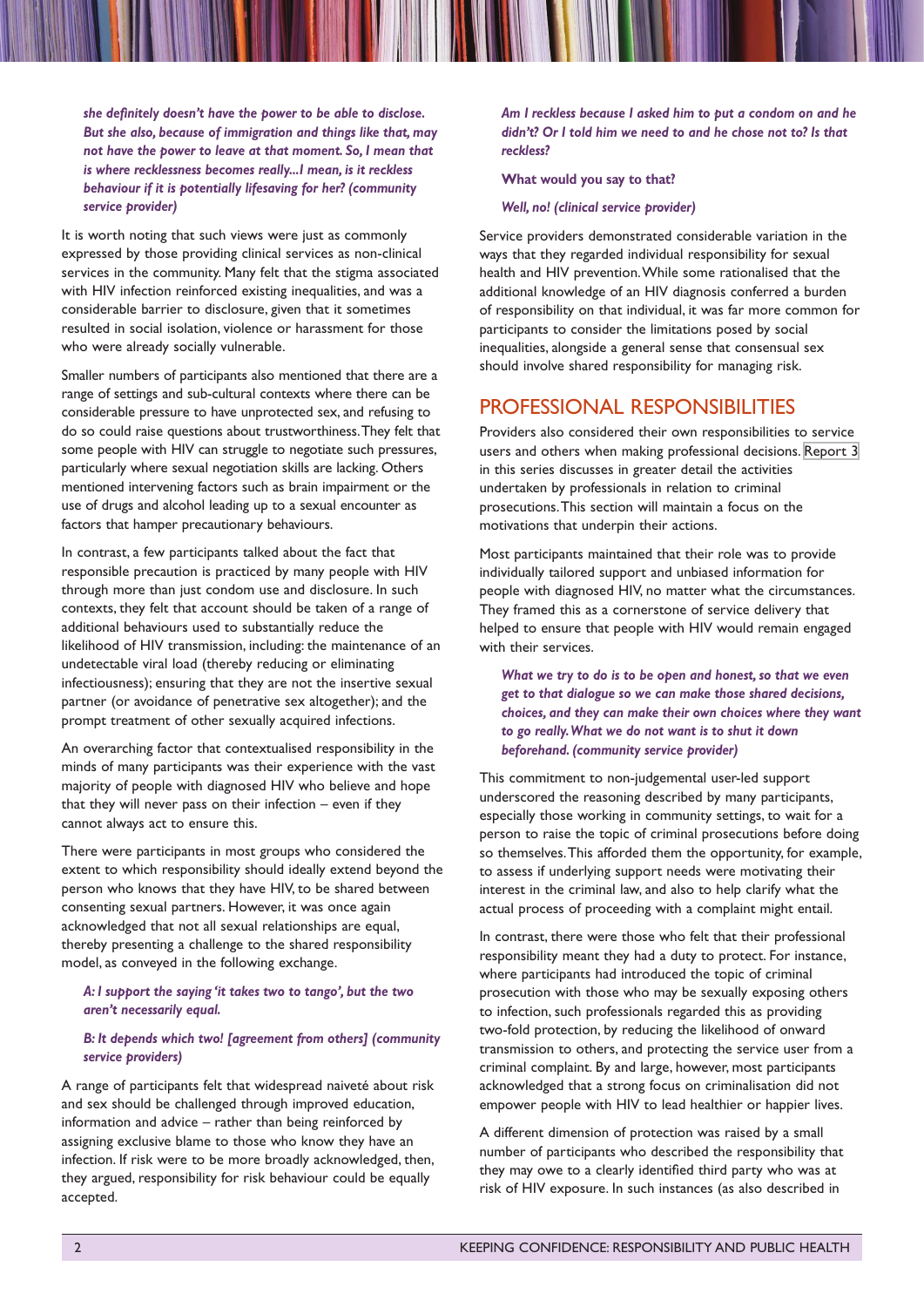[Report 3\)](http://sigmaresearch.org.uk/files/kc3-practice-procedure.pdf), they would consider the option of breaching confidentiality.

#### *I guess... [if]....you are aware of who they are potentially putting at risk. Where there is a certain responsibility for you to breach confidentiality. [agreement from others] (clinical service provider)*

When this was mentioned, it was stipulated that in these rare cases, their motivation would be to protect a specific individual, only after numerous interventions with the service user with diagnosed HIV.

There were also some participants who said their decisions were sometimes motivated by a concern about public liability, often leading to the types of documentation practices detailed in [Report 3](http://sigmaresearch.org.uk/files/kc3-practice-procedure.pdf). Their concern was that that they might be accused of having provided insufficient advice to a service user about managing risk, and the criminal law. Where this matter arose, senior managers and clinical leads sought to address it within the focus group, assuring their colleagues that ultimate liability would rest at the top of the organisational hierarchy.

Many participants in all focus groups discussed the ethical dilemmas and personal conflicts that confronted them when dealing with service users whose behaviour might put others at risk. Thus it was not uncommon to hear participants describe feeling frustrated that after a certain point, they could do no more and were powerless to control the actions of others. Some were also aware that service users could easily keep the truth from them, making it even more difficult to know how to intervene.

*So that was quite a difficult situation, because [the patient] told me that they were not sexually active, and the interpreter was aware that they were sexually active, and he strongly suspected that they were not using condoms. (clinical service provider)* 

Underlying these concerns is a sense of professionals feeling torn between duties to service users and to the broader health of the public, an issue that emerged in almost all of the focus groups. One participant described a case where a patient who was known to be abusive had been named as a sexual contact by other patients.

*It was a very uncomfortable position to be in, because I still didn't say, 'Are you going to take him to court?' or whatever. I would have happily listened and given them information if they wanted to, or if they had suggested it, but you know, you kind of have two hats on: you have got your clinical hat on, and your public health hat on. You do not want to be colluding with people like this guy... they are a minority, but they are potentially involved in transmission. (clinical service provider)*

There were others who argued that instead of worrying about all of the things that might be happening outside of the room, decisions should instead be undertaken based on the most pressing issue presenting for each service user on each visit, and that professional boundaries should help to put distance between their own and their service users' choices.

*If they are knowledgeable and consenting in some ways, to be honest, it is none of my business. (clinical service provider)*

These discussions about responsibility help to reveal the many

aspects considered by professionals with regard to the ethics of their own conduct as well as that of their service users. Sometimes these perspectives elicited disagreements between participants, who were clear about where they placed responsibility, whereas others described unresolved personal dilemmas around this issue (the latter position being most frequently occupied by those who were in junior or non-managerial roles). The focus groups made it clear that junior staff in particular might particularly benefit from an increased opportunity to discuss and debate the diverse views and values frameworks with colleagues, and that in some cases this could even lead to the development of an organisational values statement to assist in the training and induction of new staff.

#### PUBLIC HEALTH OUTCOMES

Participants were also asked to reflect on the extent to which criminal prosecutions supported or challenged HIV prevention and broader health promotion goals. Although there were participants who talked in broad terms about using the law (or the threat of the law) to alter behaviour, there was no one who clearly stated that this use of the law supported the aims of their work. In contrast, it was more common for participants to focus on negative HIV prevention outcomes from any potential use of the criminal law.

From the outset of many groups, a proportion of those taking part made clear their opposition to criminal prosecutions, arguing that this use of the law was underscoring pre-existing narratives of blame and stigma connected with HIV. One participant who felt that extensive focus on criminal prosecutions with a newly diagnosed person could prove to be entirely counterproductive, said:

#### *They already feel that they are dangerous and dirty. (clinical service provider)*

There was also a perception that the most vulnerable sub-groups of people with HIV were disproportionately involved as defendants in such cases.

*What I see in terms of the trends that are coming through, is that it is affecting the BME [black minority ethnic] community more than the MSM [men who have sex with men] community, in terms of the cases that we are actually presented with. And is in some cases about revenge aspects. But also, there is an overlying aspect is that there is also an overlying immigration fear that kicks in around these cases as well. And fear around whether, if people want to cooperate and deal with it, whether this will affect their immigration status. And there are people disappearing as a result of that. So I guess there are so many layers to actually unpick. (community service provider)*

There were those who made the argument that in addition to decreased well-being, the increased stigma caused by prosecutions directly interfered with the likelihood of HIV disclosure to sexual partners.

*I must say I find the whole issue of criminalisation to be kind of a red herring, because it helps in no way.The issues for us are around disclosure. They are about empowering. They are*